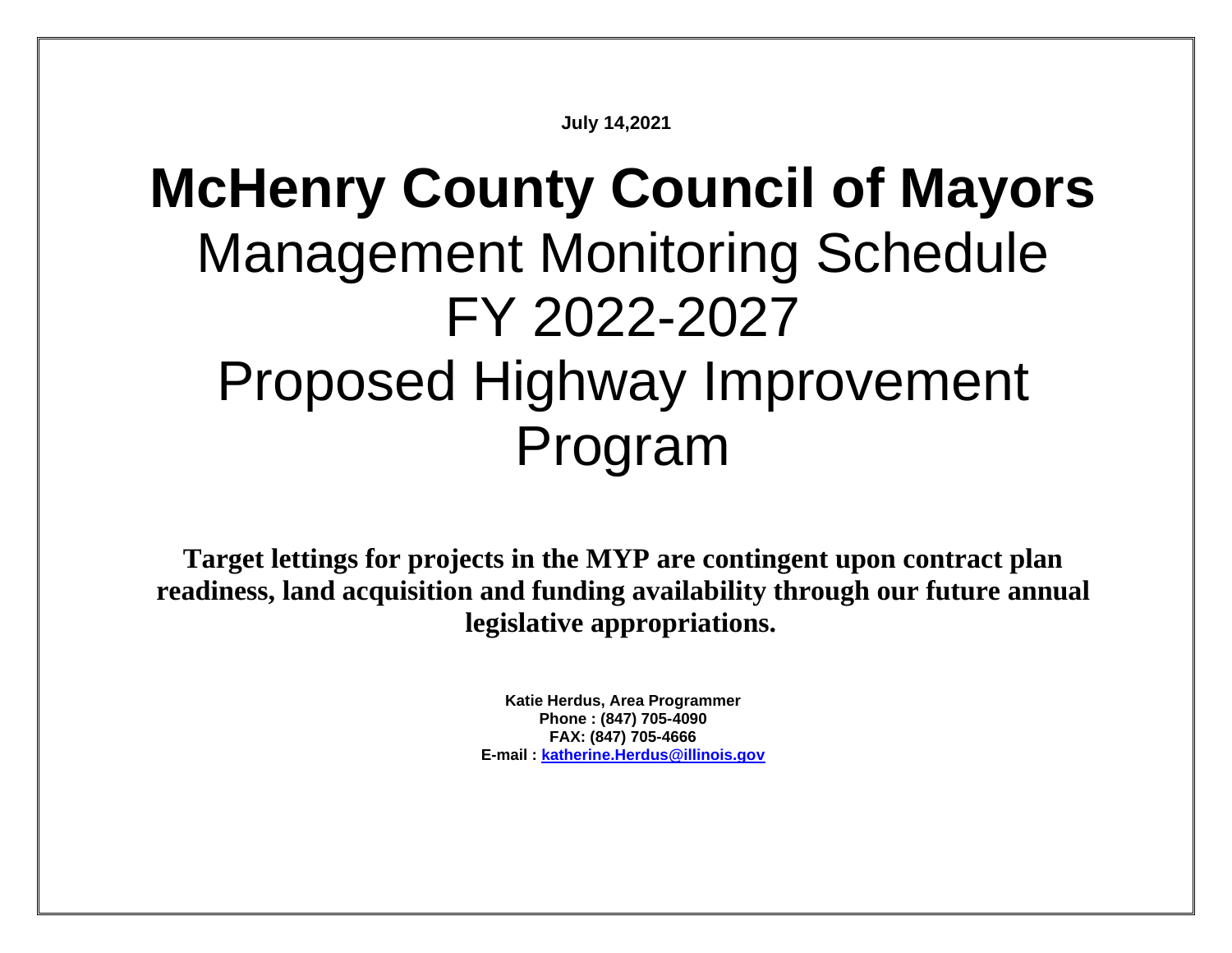REGIONAL COUNCIL: McHenry County<br>
Katie Herdus, Area Programmer, 847/705-4090 **DATE:** July 14, 2021 Katie Herdus, Area Programmer, 847/705-4090

**IDOT FY 2022-2027 Proposed Highway Improvement Program is on-line at:** [https://idot.illinois.gov/Assets/uploads/files/Transportation-](https://idot.illinois.gov/Assets/uploads/files/Transportation-System/Reports/OP&P/HIP/2022-2027/2022-2027%20MYP%20Book%20-%20Draft%20Internet%20Version.pdf)

[System/Reports/OP&P/HIP/2022-2027/2022-2027%20MYP%20Book%20-%20Draft%20Internet%20Version.pdf](https://idot.illinois.gov/Assets/uploads/files/Transportation-System/Reports/OP&P/HIP/2022-2027/2022-2027%20MYP%20Book%20-%20Draft%20Internet%20Version.pdf)

| <b>PROJECTS &amp; LIMITS</b>                             | <b>SCOPE OF WORK</b>                                    | <b>COST</b><br>(000)    | <b>DESIGN</b><br><b>APPROVAL</b><br><b>DATE</b> | <b>RIGHT-OF-</b><br><b>WAY</b><br><b>REQUIRED</b> | <b>TARGET FOR</b><br><b>CONTRACT</b><br>TO BE<br><b>AVAILABLE</b><br><b>FOR LETTING</b><br>(*SEE NOTE<br><b>BELOW)</b> | <b>FISCAL</b><br><b>YEAR</b><br><b>FUNDS</b><br><b>AVAILABLE</b> | <b>COMMENTS</b>                                                                     |
|----------------------------------------------------------|---------------------------------------------------------|-------------------------|-------------------------------------------------|---------------------------------------------------|------------------------------------------------------------------------------------------------------------------------|------------------------------------------------------------------|-------------------------------------------------------------------------------------|
| US 14: N of Oak Grove<br>Rd to Crowley Rd                | <b>Ultra-Thin Overlay</b>                               | \$1000<br><b>NHPP</b>   | PS\$E                                           | <b>NO</b>                                         | 1st Quarter FY<br>22                                                                                                   | <b>MYP</b>                                                       | 1-80609-0000<br>Harvard                                                             |
| US 14 At Ditch South of<br><b>State Line</b>             | <b>Culvert Replacement</b>                              | \$485<br><b>NHPP</b>    | E12/31/20                                       | <b>NO</b>                                         | 3rd Quarter FY<br>22                                                                                                   | <b>MYP</b>                                                       | 1-80346-0000<br>Harvard                                                             |
| US 14 at Hartland Rd /<br>Hughes Rd                      | Intersection<br>Reconstruction                          | \$2,700<br><b>HSIP</b>  | E12/31/21                                       | <b>TBD</b>                                        | 1st Quarter FY<br>24                                                                                                   | <b>MYP</b>                                                       | 1-80242-0000<br>Woodstock                                                           |
| US 14: W of Hartland to<br>$E$ of IL 47                  | <b>SMART Overlay</b>                                    | \$3,650<br><b>NHPP</b>  | PS&E                                            | <b>NO</b>                                         | 1 <sup>st</sup> Quarter FY<br>22                                                                                       | <b>MYP</b>                                                       | 1-80606-0000<br>Woodstock                                                           |
| US 14: Crystal Lake Ave<br>to Teckler Blvd               | <b>SMART Overlay</b>                                    | \$1,720<br><b>NHPP</b>  | PS&E                                            | <b>NO</b>                                         | 1st Quarter FY<br>22                                                                                                   | <b>MYP</b>                                                       | 1-80518-0000<br>Crystal Lake                                                        |
| US 14: E of Teckler Blvd<br>to Pingree Rd                | <b>SMART Overlay</b>                                    | \$1,300<br><b>NHPP</b>  | PS&E                                            | <b>NO</b>                                         | 1st Quarter FY<br>22                                                                                                   | <b>MYP</b>                                                       | 1-80605-0000<br><b>Crystal Lake</b>                                                 |
| <b>US 14 Spring Beach</b><br>Way to Lake Co. Line        | <b>Standard Overlay,</b><br><b>Pedestrian Ramps/ADA</b> | \$2,275<br><b>NHPP</b>  | PS&E                                            | <b>TBD</b>                                        | 1 <sup>st</sup> Quarter FY<br>27                                                                                       | <b>MYP</b>                                                       | 1-78256-0000<br>Cary                                                                |
| US 20: Page St to<br><b>Locust Rd</b>                    | <b>Designed Overlay</b>                                 | \$500<br><b>NHPP</b>    | PS&E                                            | <b>NO</b>                                         | 1 <sup>st</sup> Quarter FY<br>27                                                                                       | <b>MYP</b>                                                       | 1-80899-0000<br>Marengo                                                             |
| IL 23 @ Drainage Ditch<br>(0.1 Mi. N of IL 176)          | <b>Culvert Replacement</b>                              | \$500<br><b>NHPP</b>    | E12/31/17                                       | <b>TBD</b>                                        | 3rd Quarter FY<br>21                                                                                                   | <b>MYP</b>                                                       | 1-78875-0000<br>Marengo                                                             |
| IL 31 Richmond Rd:<br>Diamonds Dr to McCullum<br>Lake Rd | <b>SMART Overlay</b>                                    | \$1,200<br><b>NHPP</b>  | PS&E                                            | <b>NO</b>                                         | 4 <sup>th</sup> Quarter FY<br>21                                                                                       | <b>MYP</b>                                                       | 1-80603-0000<br>McHenry / Ringwood                                                  |
| IL 31 (Front St): S of IL<br>120 to N of IL 176          | Additional Lanes,<br>Reconstruction                     | \$75,500<br><b>NHPP</b> | 2/21/2020                                       | <b>YES</b>                                        | 3rd Quarter FY<br>25                                                                                                   | <b>MYP</b>                                                       | 1-75939-0200<br>McHenry, Prairie Grove, Crystal Lake                                |
| IL 47: Ware Rd to II 173<br><b>Ware Rd</b>               | <b>SMART Overlay</b>                                    | \$1,980<br><b>NHPP</b>  | PS&E                                            | <b>NO</b>                                         | 6/21 Letting                                                                                                           | <b>MYP</b>                                                       | 1-80527-0000<br><b>Awarded 6/30/2021</b><br>\$2.128,509.70<br>Peter Baker & Son Co. |

• **Entries in bold print indicate updates made since the last Transportation Committee Meeting.**

• **Target lettings for projects in the MYP are contingent upon contract plan readiness, land acquisition and funding availability through our future annual legislative appropriations.**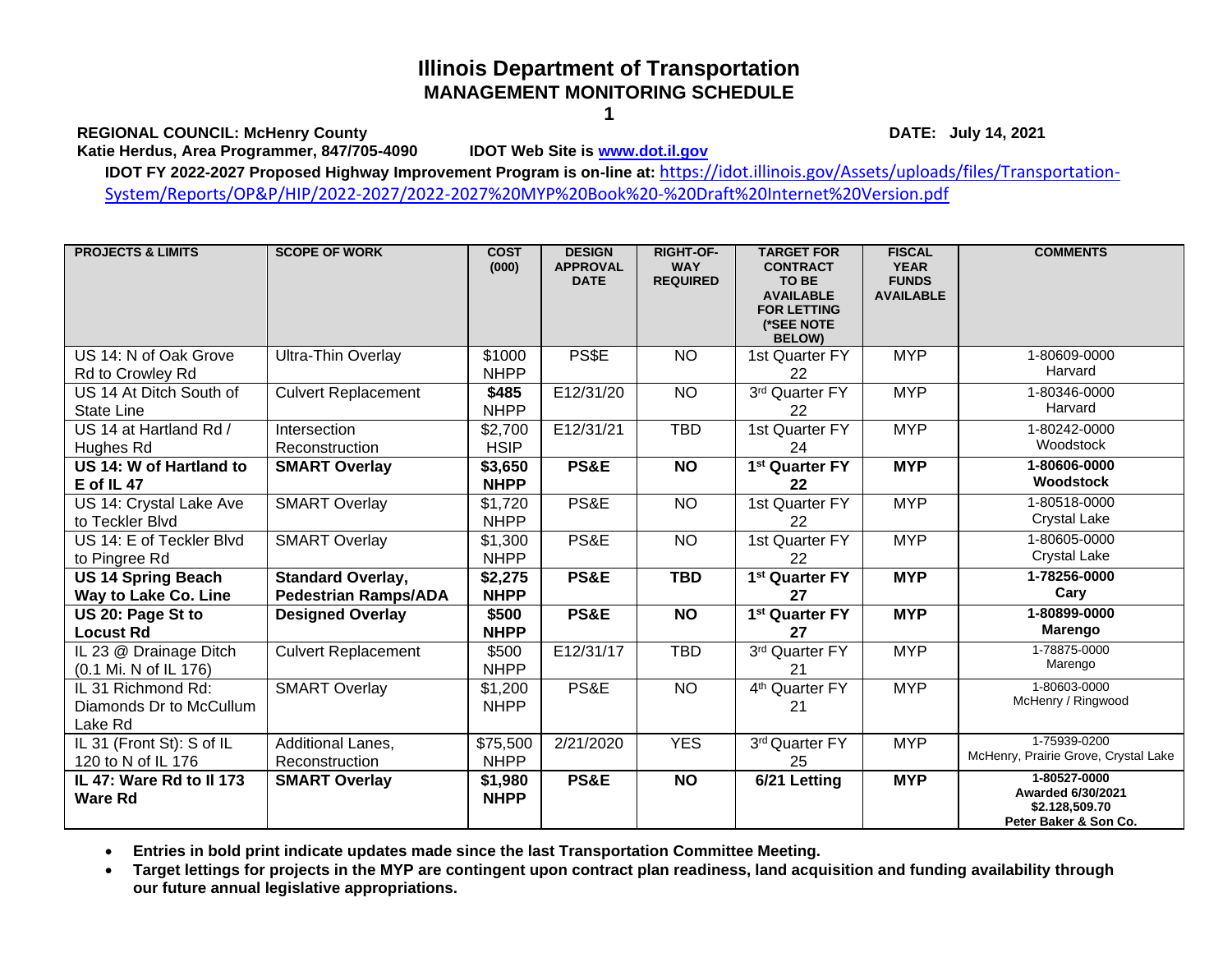REGIONAL COUNCIL: McHenry County<br>
Katie Herdus, Area Programmer, 847/705-4090 **DATE:** July 14, 2021 Katie Herdus, Area Programmer, 847/705-4090

**IDOT FY 2022-2027 Proposed Highway Improvement Program is on-line at:** [https://idot.illinois.gov/Assets/uploads/files/Transportation-](https://idot.illinois.gov/Assets/uploads/files/Transportation-System/Reports/OP&P/HIP/2022-2027/2022-2027%20MYP%20Book%20-%20Draft%20Internet%20Version.pdf)[System/Reports/OP&P/HIP/2022-2027/2022-2027%20MYP%20Book%20-%20Draft%20Internet%20Version.pdf](https://idot.illinois.gov/Assets/uploads/files/Transportation-System/Reports/OP&P/HIP/2022-2027/2022-2027%20MYP%20Book%20-%20Draft%20Internet%20Version.pdf)

| <b>PROJECTS &amp; LIMITS</b>                                 | <b>SCOPE OF WORK</b>                                                      | <b>COST</b><br>(000)    | <b>DESIGN</b><br><b>APPROVAL</b><br><b>DATE</b> | <b>RIGHT-OF-</b><br><b>WAY</b><br><b>REQUIRED</b> | <b>TARGET FOR</b><br><b>CONTRACT</b><br>TO BE<br><b>AVAILABLE</b><br><b>FOR LETTING</b><br>(*SEE NOTE<br><b>BELOW)</b> | <b>FISCAL</b><br><b>YEAR</b><br><b>FUNDS</b><br><b>AVAILABLE</b> | <b>COMMENTS</b>                       |
|--------------------------------------------------------------|---------------------------------------------------------------------------|-------------------------|-------------------------------------------------|---------------------------------------------------|------------------------------------------------------------------------------------------------------------------------|------------------------------------------------------------------|---------------------------------------|
| IL 47: N of IL 120 to US                                     | Additional Lanes,                                                         | \$38,600                | 4/11/19                                         | <b>YES</b>                                        | 1 <sup>st</sup> Quarter FY                                                                                             | <b>MYP</b>                                                       | 1-90013-1000<br>Woodstock             |
| 14                                                           | Reconstruction                                                            | <b>NHPP</b>             |                                                 |                                                   | 22                                                                                                                     |                                                                  |                                       |
| IL 47 At IL 176 & at<br>Pleasant Valley Rd                   | Intersection<br>Reconstruction                                            | \$35,000<br><b>NHPP</b> | 6/29/16                                         | <b>YES</b>                                        | 1 <sup>st</sup> Quarter FY<br>23                                                                                       | <b>MYP</b>                                                       | 1-79372-0000<br>Woodstock             |
| IL 47: S of Thayer Rd to<br><b>Charles</b>                   | <b>Ultra-Thin Overlay</b>                                                 | \$2,500<br><b>NHPP</b>  | PS&E                                            | <b>NO</b>                                         | 2 <sup>nd</sup> Quarter FY<br>23                                                                                       | <b>MYP</b>                                                       | 1-80847-0000                          |
| IL 62: at Spring Creek W,<br>of IL 59                        | <b>Bridge Replacement</b>                                                 | \$5,630<br><b>NHPP</b>  | <b>TBD</b>                                      | <b>TBD</b>                                        | 4 <sup>th</sup> Quarter FY<br>23                                                                                       | <b>MYP</b>                                                       | 1-79901-0000<br>Algonquin             |
| IL 68: New Sutton Rd to<br>W of Quentin Rd                   | Crack & Joint Sealing                                                     | \$300<br><b>NHPP</b>    | PS&E                                            | <b>NO</b>                                         | 1 <sup>st</sup> Quarter FY<br>23                                                                                       | <b>MYP</b>                                                       | 1-80852-0000<br>Inverness             |
| IL 173: Alden Rd to Lake<br><b>County Line</b>               | Designed Overlay,<br>Pedestrian Ramps/ADA,<br>RR Flagger                  | \$10,800<br><b>NHPP</b> | E08/28/20                                       | <b>TBD</b>                                        | 4th Quarter<br><b>FY22</b>                                                                                             | <b>MYP</b>                                                       | 1-79512-0000<br>Hebron, Richmond      |
| IL 173: at North Branch<br>Nippersink (E of Hunt<br>Club Rd) | <b>Culvert Repair</b>                                                     | \$375<br><b>NHPP</b>    | <b>TBD</b>                                      | <b>TBD</b>                                        | 1 <sup>st</sup> Quarter<br><b>FY22</b>                                                                                 | <b>MYP</b>                                                       | 1-80080-0000<br><b>McHenry County</b> |
| IL 173 @ Solon Rd & At<br>Lakeview                           | Channelization                                                            | \$1,500<br><b>NHPP</b>  | <b>TBD</b>                                      | Yes                                               | 1 <sup>st</sup> Quarter<br><b>FY23</b>                                                                                 | <b>MYP</b>                                                       | 1-79700-0000<br><b>McHenry County</b> |
| IL 173: Drainage Ditch 1.7<br>MI E of US 12/ILL 31           | <b>Culvert Replacement</b>                                                | \$250<br><b>NHPP</b>    | <b>TBD</b>                                      | <b>TBD</b>                                        | 1 <sup>st</sup> Quarter<br><b>FY23</b>                                                                                 | <b>MYP</b>                                                       | 1-79408-0000<br><b>McHenry County</b> |
| IL 176 at Buhl Rd & at Bay<br>View Beach Rd                  | Left Turn Lanes                                                           | \$1,800<br><b>HSIP</b>  | E10/01/22                                       | <b>TBD</b>                                        | 3rd Quarter<br><b>FY23</b>                                                                                             | <b>MYP</b>                                                       | 1-80237-0000<br><b>McHenry County</b> |
| IL 176: Deerpass Road to<br>Dean Street                      | Left Turn Lanes, Milled<br>Rumble Strips, Guardrail,<br>Pavement Widening | \$5,700<br><b>HSIP</b>  | E12/31/16                                       | Yes                                               | 9/2021                                                                                                                 | <b>MYP</b>                                                       | 1-79037-0000<br>Marengo               |

• **Entries in bold print indicate updates made since the last Transportation Committee Meeting.**

• **Target lettings for projects in the MYP are contingent upon contract plan readiness, land acquisition and funding availability through our future annual legislative appropriations.**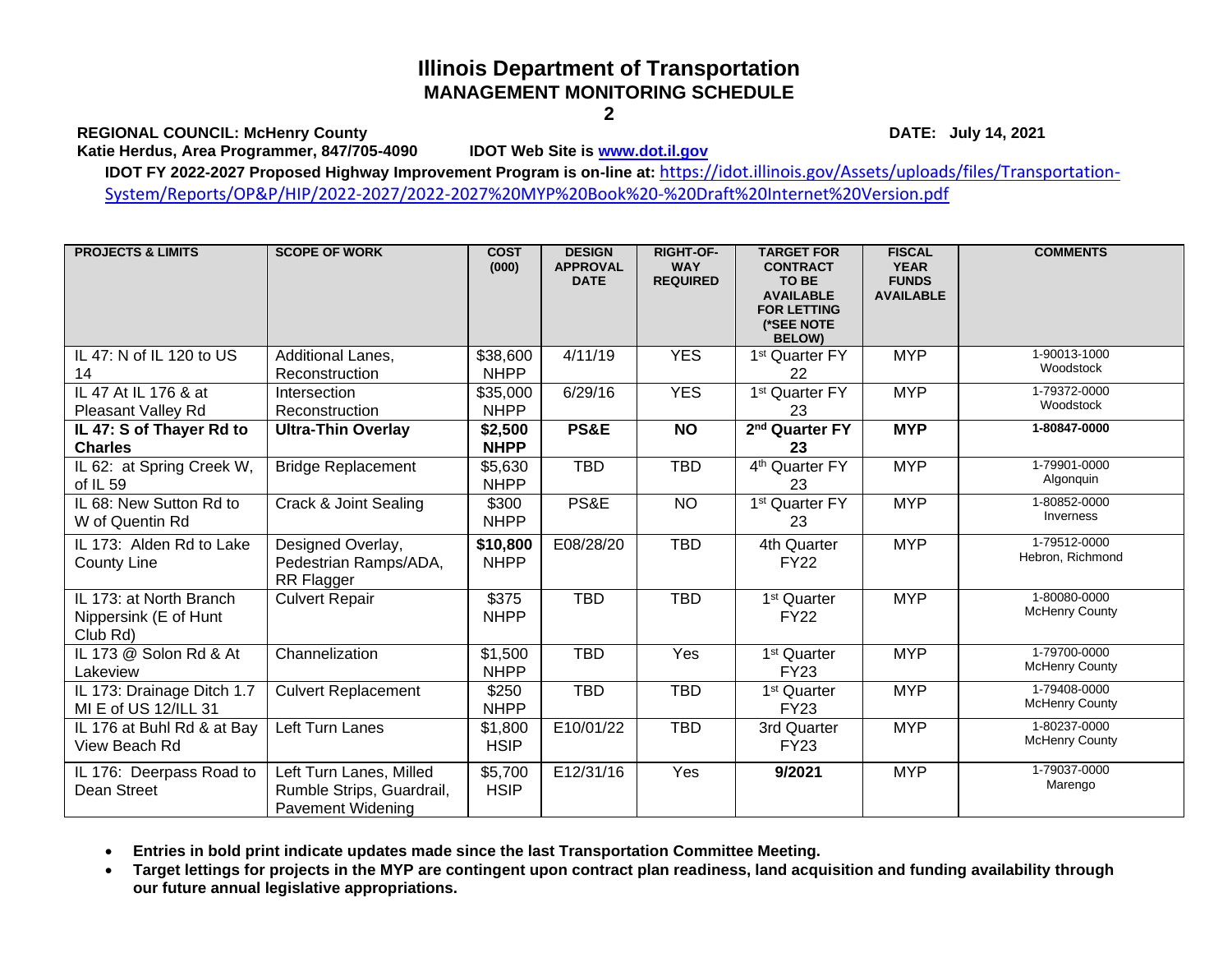**REGIONAL COUNCIL: McHenry County DATE: July 14, 2021**

**Katie Herdus, Area Programmer, 847/705-4090 IDOT Web Site is [www.dot.il.gov](http://www.dot.il.gov/)**

**IDOT FY 2022-2027 Proposed Highway Improvement Program is on-line at:** [https://idot.illinois.gov/Assets/uploads/files/Transportation-](https://idot.illinois.gov/Assets/uploads/files/Transportation-System/Reports/OP&P/HIP/2022-2027/2022-2027%20MYP%20Book%20-%20Draft%20Internet%20Version.pdf)[System/Reports/OP&P/HIP/2022-2027/2022-2027%20MYP%20Book%20-%20Draft%20Internet%20Version.pdf](https://idot.illinois.gov/Assets/uploads/files/Transportation-System/Reports/OP&P/HIP/2022-2027/2022-2027%20MYP%20Book%20-%20Draft%20Internet%20Version.pdf)

| <b>PROJECTS &amp; LIMITS</b>                                                   | <b>SCOPE OF WORK</b>                                                                                | <b>COST</b><br>(000)   | <b>DESIGN</b><br><b>APPROVAL</b><br><b>DATE</b> | <b>RIGHT-OF-</b><br><b>WAY</b><br><b>REQUIRED</b> | <b>TARGET FOR</b><br><b>CONTRACT</b><br>TO BE<br><b>AVAILABLE</b><br><b>FOR LETTING</b><br>(*SEE NOTE<br><b>BELOW)</b> | <b>FISCAL</b><br><b>YEAR</b><br><b>FUNDS</b><br><b>AVAILABLE</b> | <b>COMMENTS</b>                                                                          |
|--------------------------------------------------------------------------------|-----------------------------------------------------------------------------------------------------|------------------------|-------------------------------------------------|---------------------------------------------------|------------------------------------------------------------------------------------------------------------------------|------------------------------------------------------------------|------------------------------------------------------------------------------------------|
| IL 176: Ditch 1.1 mi. W of<br>IL 47 & Drainage Ditch 8.6<br>mi. $E$ of $IL$ 23 | <b>Culvert Replacement</b>                                                                          | \$340<br><b>NHPP</b>   | E12/31/16                                       | Yes                                               | 3rd Quarter<br>FY21                                                                                                    | <b>MYP</b>                                                       | 1-78891-0000<br>Marengo                                                                  |
| IL 176 @ Nish Road                                                             | <b>Traffic Signal Installation</b><br>and Channelization                                            | \$1,720<br><b>NHPP</b> | E03/31/17                                       | Yes                                               | 1st Quarter<br><b>FY21</b>                                                                                             |                                                                  |                                                                                          |
| Palatine Road: IL 62<br>(Algonquin Rd) to E of<br><b>Roselle Rd</b>            | <b>Smart Overlay,</b><br>Pedestrian Ramps/ADA,<br><b>Milled Rumble Strips,</b><br><b>RR Flagger</b> | \$2,272<br>STP-U       | <b>PS&amp;E</b>                                 | <b>NA</b>                                         | 3/5/2021                                                                                                               | <b>MYP</b>                                                       | 1-75377-0200<br><b>McHenry County</b>                                                    |
| Main St: W of Hart Rd to<br>Ela Rd                                             | Standard Overlay, ADA<br>Improvements, RR<br>Flagger                                                | \$1,500<br>STP-U       | PS&E                                            | <b>NA</b>                                         | 4 <sup>th</sup> Quarter FY<br>22                                                                                       | <b>Yes</b>                                                       | 1-79369-0000<br>Barrington Hills, South Barrington,<br><b>Hoffman Estates, Inverness</b> |
|                                                                                |                                                                                                     |                        |                                                 |                                                   |                                                                                                                        |                                                                  |                                                                                          |

 IDOT District 1 Construction Update Report - <http://www.idot.illinois.gov/about-idot/idot-regions/r1-construction-update-report> Construction Releases - <http://www.idot.illinois.gov/about-idot/stay-connected/news-releases/Construction/releases>

For information regarding the status of ongoing major construction projects or ongoing major Phase I studies, information can be located at the following link [http://www.idot.illinois.gov/transportation-system/transportation-management/featured](http://www.idot.illinois.gov/transportation-system/transportation-management/featured-projects/index)[projects/index](http://www.idot.illinois.gov/transportation-system/transportation-management/featured-projects/index)

- **Entries in bold print indicate updates made since the last Transportation Committee Meeting.**
- **Target lettings for projects in the MYP are contingent upon contract plan readiness, land acquisition and funding availability through our future annual legislative appropriations.**